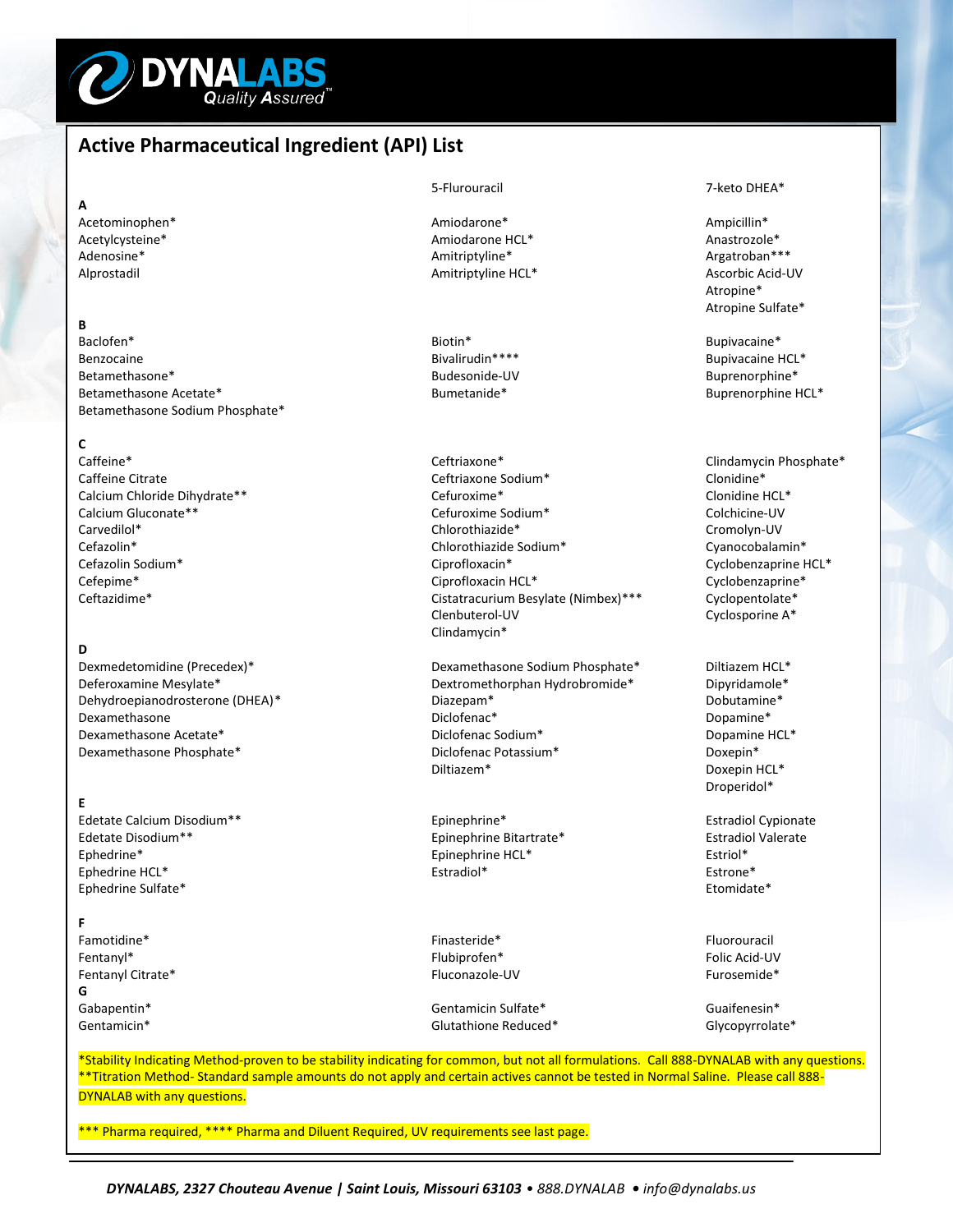

# **H**

**I**

Hyaluronic Acid-UV Hydrocortisone Succinate\* Hydroxocobalamin HCL\* Hydrocortisone\* Hydromorphone\* Hydroxyprogesterone Caproate\* Hydrocortisone Acetate\* Hydromorphone HCL\* Hydrocortisone Sodium Phosphate\* Hydroxocobalamin\*

**K** Ketamine\* Ketoprofen\* Ketorolac Tromethamine\* Ketamine HCL\* Ketorolac\*

L<br>Labetalol HCL<sup>\*</sup>

## **M**

Mepivacaine HCL\* Metoclopramide HCL\* Mitomycin\*

### **N**

Naltrexone\* Nicardipine HCL\* Nicardipine HCL\* National Microsoft Action Action Action Action Action Action Action Action Action Action Action Action Action Action Action Action Action Action Action Action Action Action Act Naltrexone HCL\* **O** Omeprazole\* Changes and Changes of Changes of Changes of Changes and Changes of Changes of Changes of Changes of Changes of Changes of Changes of Changes of Changes of Changes of Changes of Changes of Changes of Changes of Omeprazole Sodium\* Comeprazole Sodium\* Comeansetron\* Comeansetron\* **P** Pantoprazole\* Phentolamine\* Prednisolone Sodium

Phenobarbital Sodium\* Proparacaine HCL\*

Ibuprofen\* Iohexol\*\* Itraconazole-UV Indocyanine green-UV Indocyanine green-UV Ipratropium Bromide-UV

Levothyroxine\* Liothyronine\* Lansoprazole\* 
Levothyroxine Sodium\*

Levothyroxine Sodium\*

Levothyroxine Sodium\*

Levothyroxine Sodium\*

Levothyroxine Sodium\*

Levothyroxine Sodium\*

Levothyroxine Sodium\*

Levothyroxine Sodium\*

Levothyroxine Sodium\* Leuprolide\* Lidocaine\* Lipoic Acid-UV Leuprolide Acetate\* Lidocaine HCL\* Lorazepam\*

Magnesium Chloride\*\* 
Methohexital\*
Methohexital\*
Methohexital\*
Methohexital\*
Methohexital\*
Methohexital\*
Methohexital\*
Methohexital\*
Methohexital\*
Methohexital\*
Methohexital\*
Methohexital\*
Methohexital\*
Methohexital\*
Meth Magensium Chloride Hexahydrate\*\* Methohexital Sodium\* Methohexital Sodium Metoprolol Succinate\* Magnesium Sulfate\*\* The Methylcoabalamin-UV Methylcoabalamin-UV Metoprolol Tartrate\* Medroxyprogesterone-UV Methylphenidate\* Metronidazole Base\* Medroxyprogesterone Acetate-UV Methylprednisolone Methority Medroxyprogesterone Acetate-UV Methylprednisolone Meloxicam\* Methylprednisolone Acetate\* Midazolam HCL\* Meperidine\* Methylprednisolone Sodium Succinate\* Milrinone\* Meperidine HCL\* Metoclopramide\* Minoxidil\*

N-Acetylsteine\* Nandrolone Decanoate Nitroglycerin\* Neostigmine\* Neostigmine\* Norepinephrine\* Nalbuphine\* Neostigmine Methylsulfate\* Norepinephrine Bitartrate\* Nalbuphine HCL\* Nicardipine\* Nicardipine\* Norepinephrine HCL\*

Pantoprazole Sodium\* Phentolamine Mesylate\* Papaverine\* The pregnenolone and the phenylephrine and the phenylephrine and the pregnenolone and pregnenolone  $\ast$ Papaverine HCL\* Phenylephrine HCL\* Phenylephrine HCL\* Prilocaine HCL\* Pemoline-UV Phenylephrine Tannate\* Procaine\* Procaine\* Penicillin G Potassium\* Thenylephrine Tartrate\* Procaine HCL\* Procaine HCL\* Pentobarbital\* Piperacillin\* Piperacillin\* Progesterone\* Progesterone\* Pentobarbital Sodium\* Piperacillin Sodium\* Proparacaine\*

Mometasone Furoate\* Morphine Sulfate\* Moxifloxacin\* Moxifloxacin HCL\*

Phosphate\*

\*Stability Indicating Method-proven to be stability indicating for common, but not all formulations. Call 888-DYNALAB with any questions.

\*\*Titration Method- Standard sample amounts do not apply and certain actives cannot be tested in Normal Saline. Please call 888- DYNALAB with any questions.

\*\*\* Pharma required, \*\*\*\* Pharma and Diluent Required, UV requirements see last page.